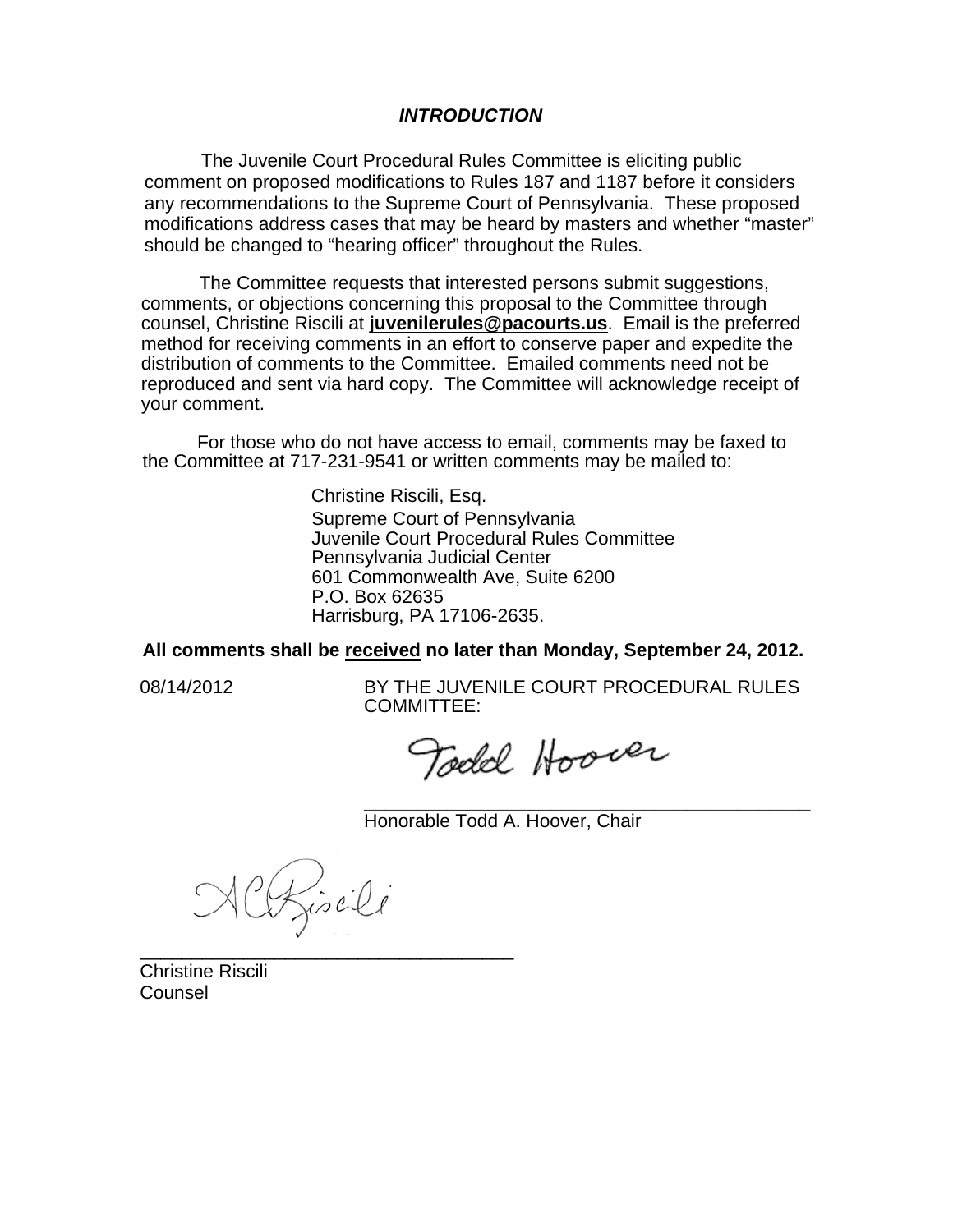## **REQUEST FOR PUBLIC COMMENT**

The Juvenile Court Procedural Rules Committee (Committee) is seeking public comment on the authority of masters in juvenile court proceedings and whether "master" should be renamed "hearing officer."

With the adoption of Act 111 of 2011(P.L. 446, No. 111, Cl. 18), the Committee believes a master should not preside over any cases involving sexual offenses because of the lifetime implications of an adjudication of delinquency for the juvenile. The *Comment* to the rule defines sexual offense as any offense prescribed by 18 Pa.C.S. Chapter 31.

As the Committee was making this proposed change, the Committee thought it was advisable to seek input on whether masters should or should not hear other types of cases in both delinquency and dependency proceedings.

Additionally, the Committee is seeking guidance on whether the term "master" should be changed to "hearing officer." The origin of the term "master," as used in the Rules, comes from the Juvenile Act. *See* 42 Pa.C.S. § 6301 *et seq.* The use of the term "master" has been the subject of controversy in several judicial districts because of the origin of word "master" and its negative connation.

Because many judicial districts have changed the name of their attorneys presiding as "masters" to "hearing officers," the Committee thought it should elicit comment to determine if the Rules of Juvenile Court Procedure should also be changed.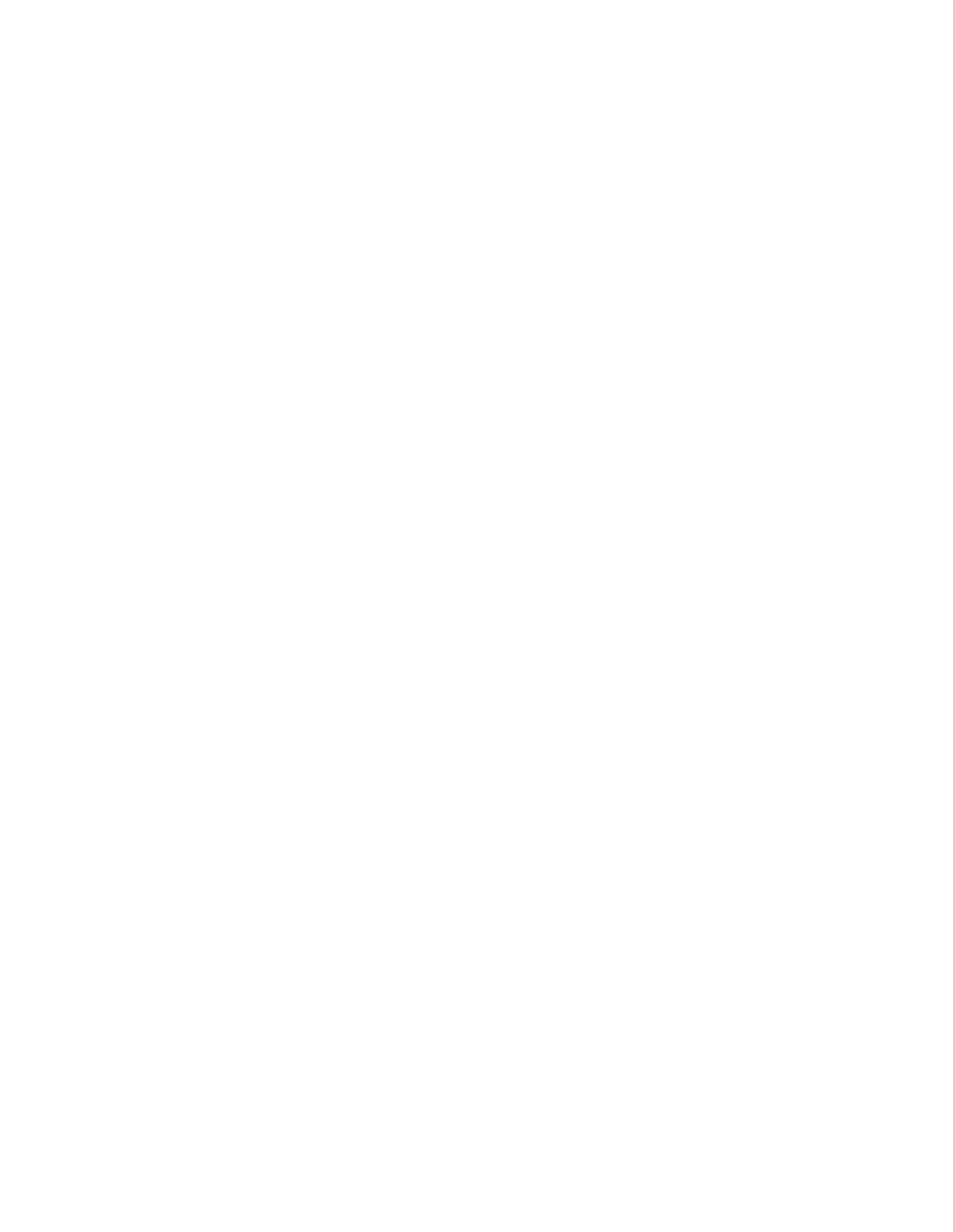# **RULE 187. AUTHORITY OF [MASTER]HEARING OFFICER**

- A. **Cases to be heard by [Master]hearing officer.** A **[master]hearing officer** shall have the authority to preside over only the following:
	- 1) detention hearings, detention review hearings, or shelter-care hearings;
	- 2) discovery, pre-adjudicatory, or preliminary proceedings for misdemeanors;
	- 3) any hearing in which the petition alleges only misdemeanors**, excluding sexual offense cases**; and
	- 4) uncontested dispositional review hearings and uncontested probation revocation hearings.
- B. **No authority.** A **[master]hearing officer** shall not have the authority to:
	- 1) conduct transfer hearings pursuant to Rule 394;
	- 2) **conduct hearings concerning any sexual offense;**
	- **3)** issue warrants; and
	- **[3]4**) hear requests for writs of *habeas corpus*.
- C. **Right to hearing before judge.** Prior to the commencement of any proceeding, the **[master]hearing officer** shall inform the juvenile, the juvenile's guardian(s), if present, the juvenile's attorney, and the attorney for the Commonwealth that the juvenile and the Commonwealth have a right to have the matter heard by a judge. If the juvenile or the Commonwealth objects to having the matter heard by the **[master]hearing officer**, the case shall proceed before the judge.

#### **COMMENT**

A **[master's]hearing officer's** authority is limited under paragraph (A) to specifically those types of cases provided. To implement this rule, Rule 800 suspends 42 Pa.C.S. § 6305(b) only to the extent that **[masters]hearing officers** may not hear all classes of cases.

**Pursuant to paragraph (A)(3), a sexual offense is any offense prescribed in 18 Pa.C.S. Chapter 31.** 

Under paragraph (B)(2), nothing is intended to limit the **[master's]hearing officer's** ability, in a proper case before the **[master]hearing officer**, to recommend to the court that a warrant be issued. This includes arrest, bench, and search warrants.

Concerning the provisions of paragraph (C), see 42 Pa.C.S. § 6305(b).

*See* Rule 127 for recording of proceedings before a **[master]hearing officer**.

**Official Note:** Rule 187 adopted April 1, 2005, effective April 1, 2006. **Amended -, effective -.** 

*Committee Explanatory Reports:* 

Final Report explaining the provisions of Rule 187 published with the Court's Order at 35 Pa.B. 2214 (April 16, 2005). **Final Report explaining the amendments to Rule 187 published with the Court's order at - Pa.B. -(-).**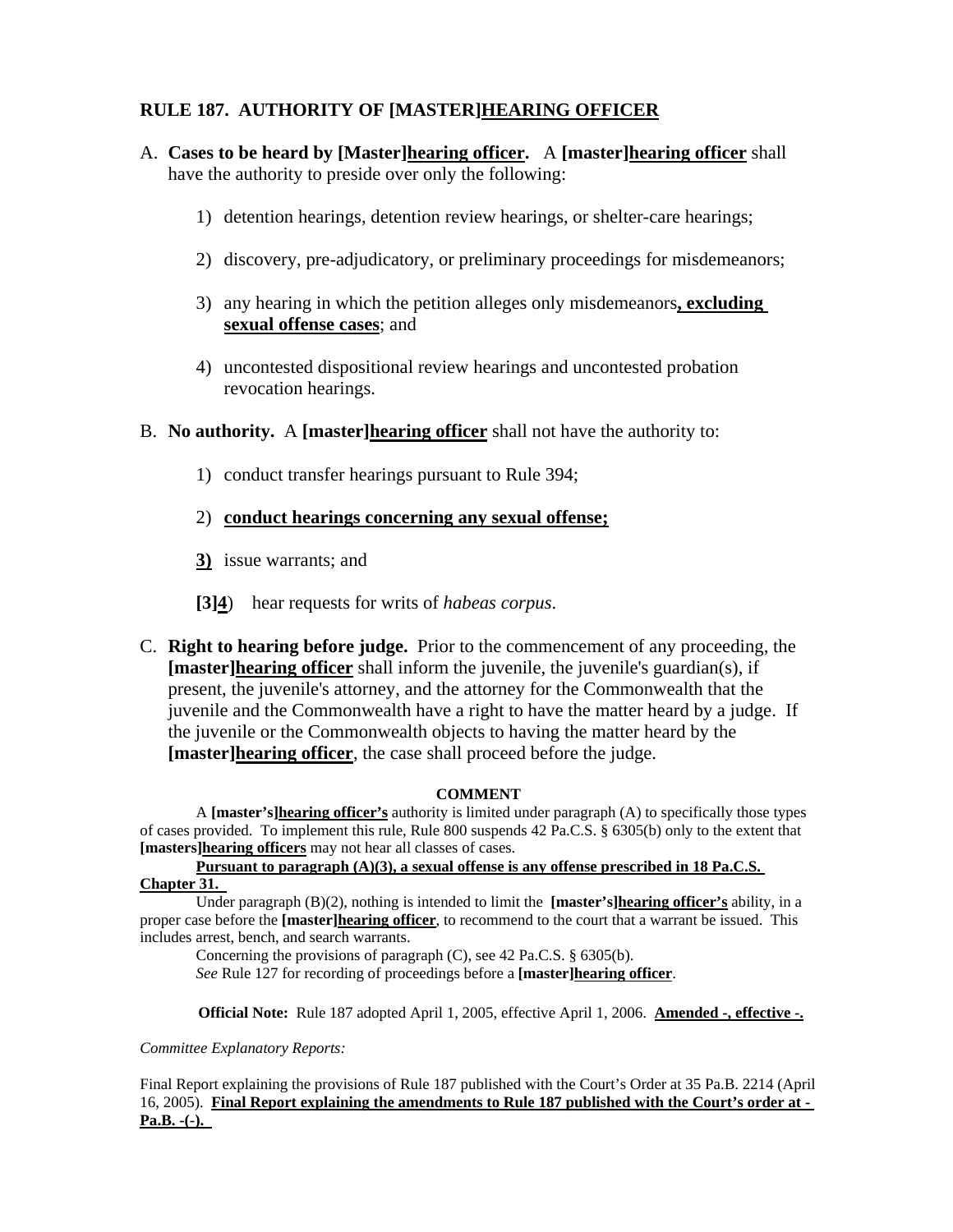#### **RULE 1187. AUTHORITY OF MASTER**

- A. **No authority.** A **[master]hearing officer** shall not have the authority to:
	- 1) preside over:
		- a) termination of parental rights hearings;
		- b) adoptions;
		- c) any hearing in which any party seeks to establish a permanency goal of adoption or change the permanency goal to adoption;
	- 2) enter orders for emergency or protective custody pursuant to Rules 1200 and 1210;
	- 3) issue warrants; and
	- 4) issue contempt orders.

### B. **Right to hearing before judge.**

- 1) Prior to the commencement of any proceeding, the **[master]hearing officer** shall inform all parties of the right to have the matter heard by a judge. If a party objects to having the matter heard by the **[master]hearing officer**, the case shall proceed before the judge.
- 2) If a party objects to having the matter heard by the **[master]hearing officer** pursuant to paragraph (B)(1), the **[master]hearing officer** or the court's designee for scheduling cases shall immediately schedule a hearing before the judge. The time requirements of these rules shall apply.

#### **COMMENT**

A **[master's]hearing officer's** authority is limited under this rule. To implement this rule, Rule 1800 suspends 42 Pa.C.S. § 6305(b) only to the extent that **[masters]hearing officers**.

may not hear all classes of cases.

.

Under paragraph  $(A)(1)(c)$ , once the permanency goal has been approved for adoption by a judge, all subsequent reviews or hearings may be heard by the **[master]hearing officer** unless a party objects pursuant to paragraph (B).

Under paragraph (A)(3), nothing is intended to limit the **[master's]hearing officer's** ability, in a proper case before the **[master]hearing officer** to recommend to the court that a warrant be issued. This includes arrest, bench, and search warrants.

Concerning the provisions of paragraph (B), see 42 Pa.C.S. § 6305(b).

Under paragraph  $(B)(2)$ , it should be determined whenever possible before the date of the hearing whether there will be an objection to having the matter heard before a **[master]hearing officer**.

If it is anticipated that there will be an objection, the case is to be scheduled in front of the judge, rather than the **[master]hearing officer** to prevent continuances and delays in the case.

*See* Rule 1127 for recording of proceedings before a **[master]hearing officer**.